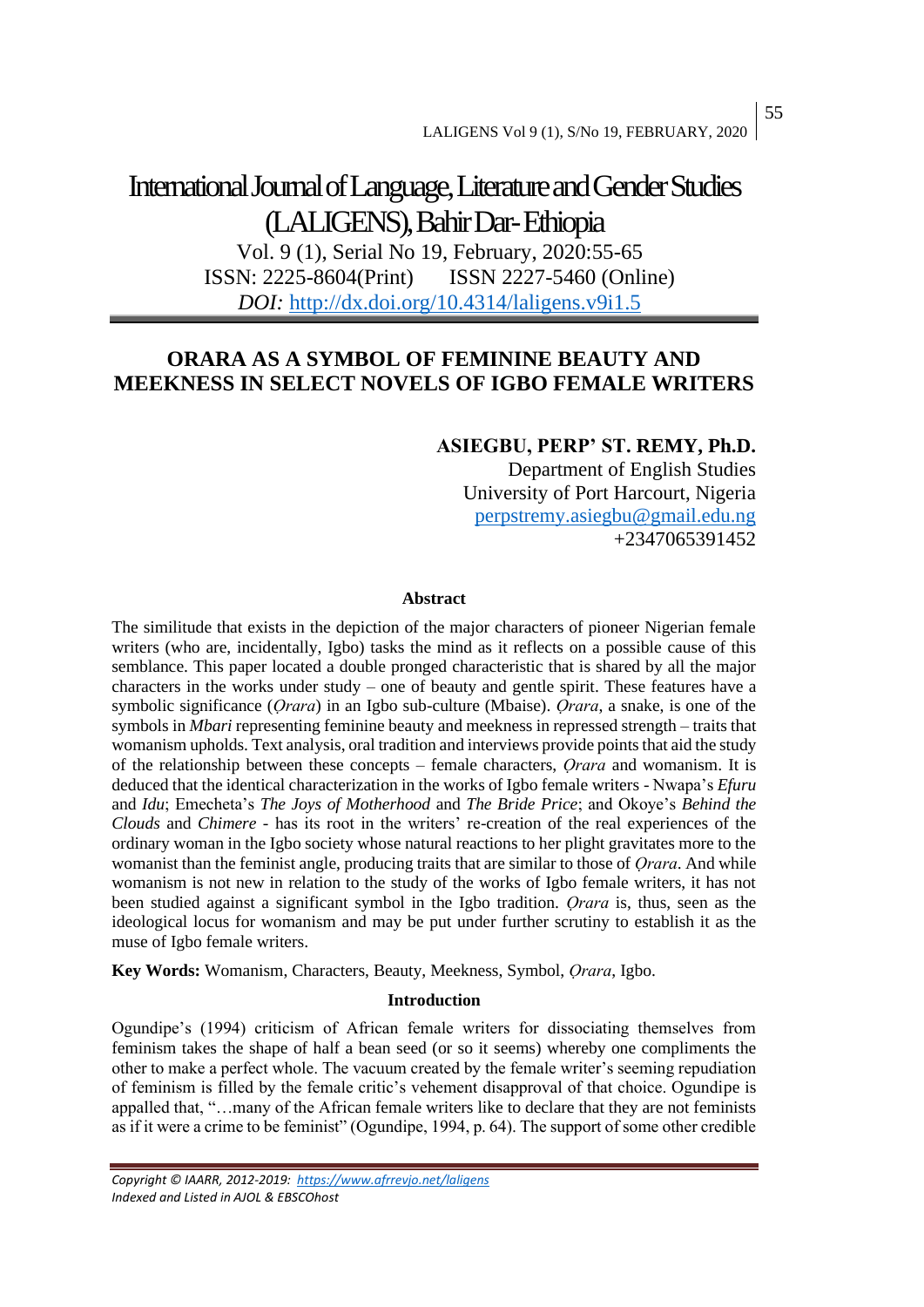female critics consolidates her claims. Arndt (2002) is worried that, "many African women…distance themselves from feminism" (Arndt, 2002, p. 33); Ezeigbo (1996) is "taken aback at the pronouncements or speeches made by some prominent women writers or professionals in repudiation of feminism" (Ezeigbo, 1996, p. 2); Ogunyemi (2004) agrees, contextually, that "Nwapa and Emecheta consistently deny a feminist ideological bent…" (Ogunyemi, 2004, p. 115). This perceived rejection of feminism may be understood from the explanation given by some of the writers. Nwapa (2007) and Emecheta (1995) note respectively:

> In my first two novels, I tried to recreate the experiences of women in the traditional African society - their social and economic activities and above all their pre-occupation with the problems of recreation, infertility, and childbearing. (Nwapa, 2007, p. 528)

> I write about the little happenings of everyday life. Being a woman, and African born, I see things through an African woman's eyes. I chronicle the little happenings in the lives of the African women I know. I did not know that by doing so I was going to be called a feminist. But if I am now a feminist then I am an African feminist with a small 'f'. (Emecheta, 1995, p. 553)

The female writer's inclination to recast the ordinary experiences of the ordinary woman in the society produces women whose traits are alike. This is because, the realities of the women who are represented by these writers are identical. The conditioning of these characters, by similar forces, to react in the same ways is not overlooked by the writers, either. Each author's independent recreation of a female character who turns out to have common attributes as the lead characters of the other writers, solidifies the Igbo female author's claim of allegiance to the realities of the Igbo woman in a patriarchal society. An outstanding mannerism that permeates these characters is the two-in-one characteristic of beauty and meekness; added to this is the trait of assertiveness, the inclination to put up a fight when they can no longer withstand the assault to their humanity. These features are found in all the major characters of the foremost novels of the female writers of Igbo origin and they relate to the tenets of womanism – loving beauty, gentle approach to the struggle for female emancipation, and assertiveness.

Against this backdrop, most probably, Ogunyemi (2004) observes that the female writers do not become feminists simply because they write about women. She infers that they are womanists since their works are basically focused on "opposing oppression, especially (but not exclusively) its manifestation as wo/man wahala or palava" (Ogunyemi, 2004, p. 124). This, according to her, is the central focus of womanism.

Womanism, according to the three proponents - Alice Walker, Chikwenye Ogunyemi and Clenora Hudson-Weems - has its roots in the African tradition. It advocates for the emancipation of women and peaceful co-existence of all peoples in justice and fairness. However, Ogunyemi's version of womanism concentrates more on the family with women at the centre. It does not support the discrimination of women, neither does it uphold "a debilitating and devastating political struggle for women's liberation, independence, and equality against men, to prove a feminist point" (Ogunyemi, 2004, p. 121). Womanism uses peace, subtlety and assertiveness as tools to bring about liberation, not just for women but for human race as a whole. According to Ogunyemi, a womanist is an *odozi ani* (rehabilitator).

The question of who or what supports this idea of *odozi ani* in the Igbo tradition brings us to the concept of *Ọrara –* a snake that shares these characteristics and is regarded as a feminine

*Copyright © IAARR, 2012-2019: <https://www.afrrevjo.net/laligens> Indexed and Listed in AJOL & EBSCOhost*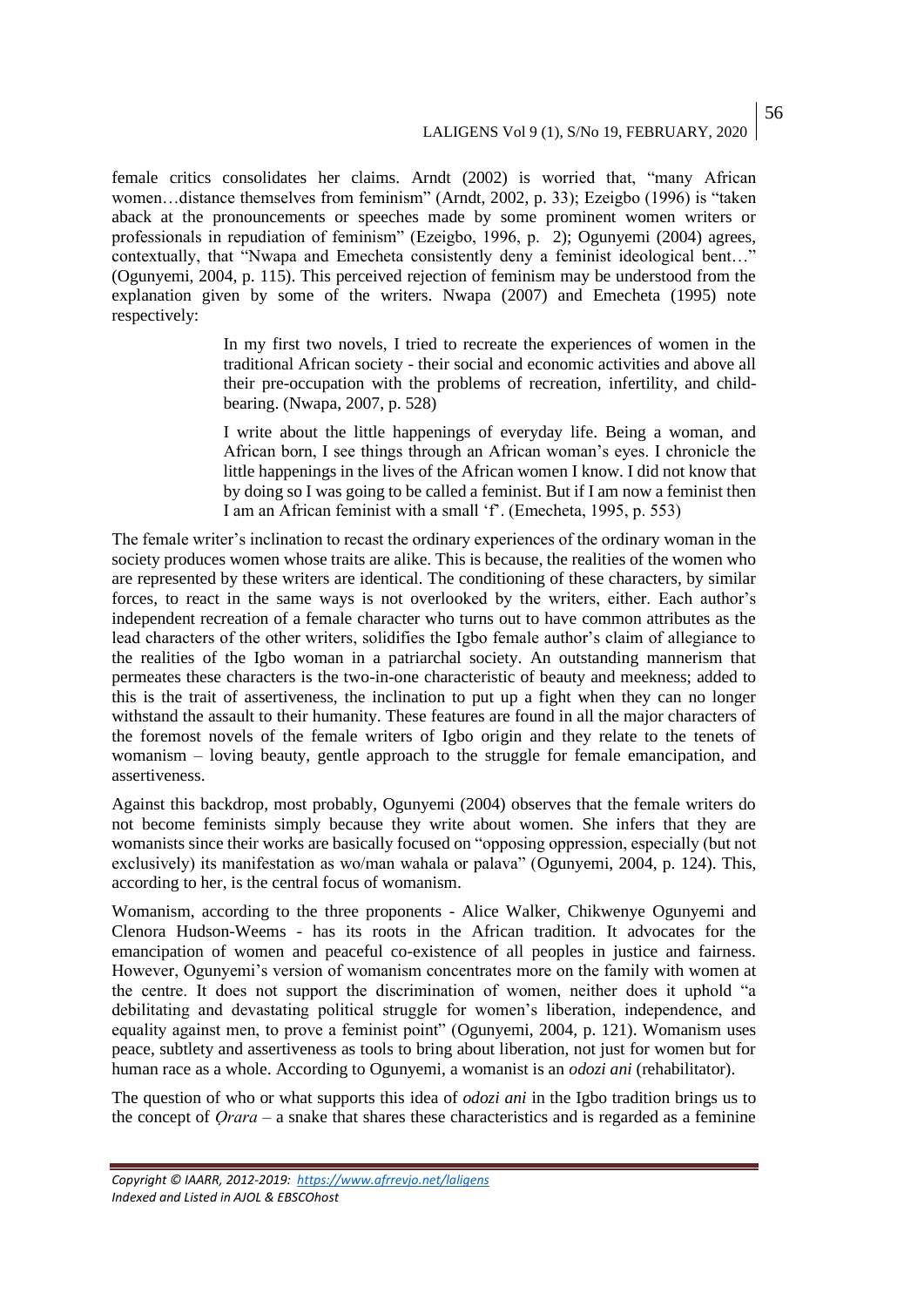symbol representing beauty and meekness. Thus, this work studies, against the tenets of womanism, the similarities between the features of *Ọrara* and the attributes of the major characters in the works of Igbo female writers. The criticism of the African female writers for their aversion to feminism is challenged here as the obscurity surrounding the Igbo female writer's reluctance to fully ally with feminism gets demystified with the unraveling of Orara. It is hoped that feminist discourse will tend towards harnessing the latent beauty inherent in women over and above the attack on female writers for their repudiation of feminism.

### *Ọrara* **as a Symbol**

The world of the traditional Igbo-speaking people of south-eastern Nigeria is remarkable for its wealth of ritual symbolism. There exists a rich variety of concepts as well as verbal, gestural, and material object forms. (Ejizu, 1992, p. 379)

*Ọrara* is one of the symbols in Mbari. Okparaocha (1976), in his book, *Mbari: Arts as Sacrfice*, notes: "This (*Ọrara*) is another object depicted on the Mbari house. Orira (sic) is a kind of snake. Because of its colourful skin, people call it *agwo-oma*, good snake" (Okparaocha, 1976, p. 29). Okparaocha emphasizes the positive connotation of this snake, against the popular conception of snakes as evil, and its symbolic significance – representing beauty and meekness.

The most popular notion of snake is as a gentle deceiver. The Garden of Eden story of the Serpent and Eve births and feeds this negative view of the snake. The Old Testament recalls that he (the serpent) was "more cunning than any beast of the field which the Lord God had made" (Gen. 3:1 NKJV). In the New Testament, Paul says: "But I fear, lest somehow, as the serpent deceived Eve by his craftiness, so your minds may be corrupted from the simplicity that is in Christ" (2 Cor. 11:3 NKJV). In the book of Revelation, the snake of Eden is referred to as, "that serpent of old, called the Devil, and Satan, which deceives the whole world (Rev. 12:9 NKJV).

However, by encouraging Christians to be "wise as serpents and harmless as doves," (Matt. 10:16) Jesus negates the assumption that snake symbolizes evil, always. Also, Moses' serpent becomes a healing symbol for the Israelites, saving them from snake bite (Num. 21:8-9). The Apostle John recalls this serpent much later in the New Testament noting that Christ likens Himself to the snake lifted up by Moses, in the wilderness, for the salvation and healing of all those who believe (John 3:14). Describing the symbolic nature of snakes (serpent) Ferber (2007), in *A Dictionary of Literary Symbols,* writes:

> All cultures that know them have found serpents fascinating. Indeed, serpents are said to "fascinate" the prey, cast a spell on them with a look: human cultures seem to have fallen under the sway. Snakes can be extremely dangerous, being both venomous and "subtle" or sneaky and in the legend at least some can fly, some swallow their own tails and some have a head at each end. The symbolic possibilities are rich and often ambiguous. (Ferber, 2007, p. 185)

Clearly, the symbolic varieties of snake are diverse and intriguing. Perhaps, this can be explained in the many types of snakes just as there cannot be one connotation for flower. Though, flower symbolizes beauty and maidenhood, generally, there are different connotations for different kinds of flowers. While Roses symbolize love and romance, violets stand for shyness, lilies represent beauty and temptation and chrysanthemums symbolize perfection. The same holds true, most likely, for snakes.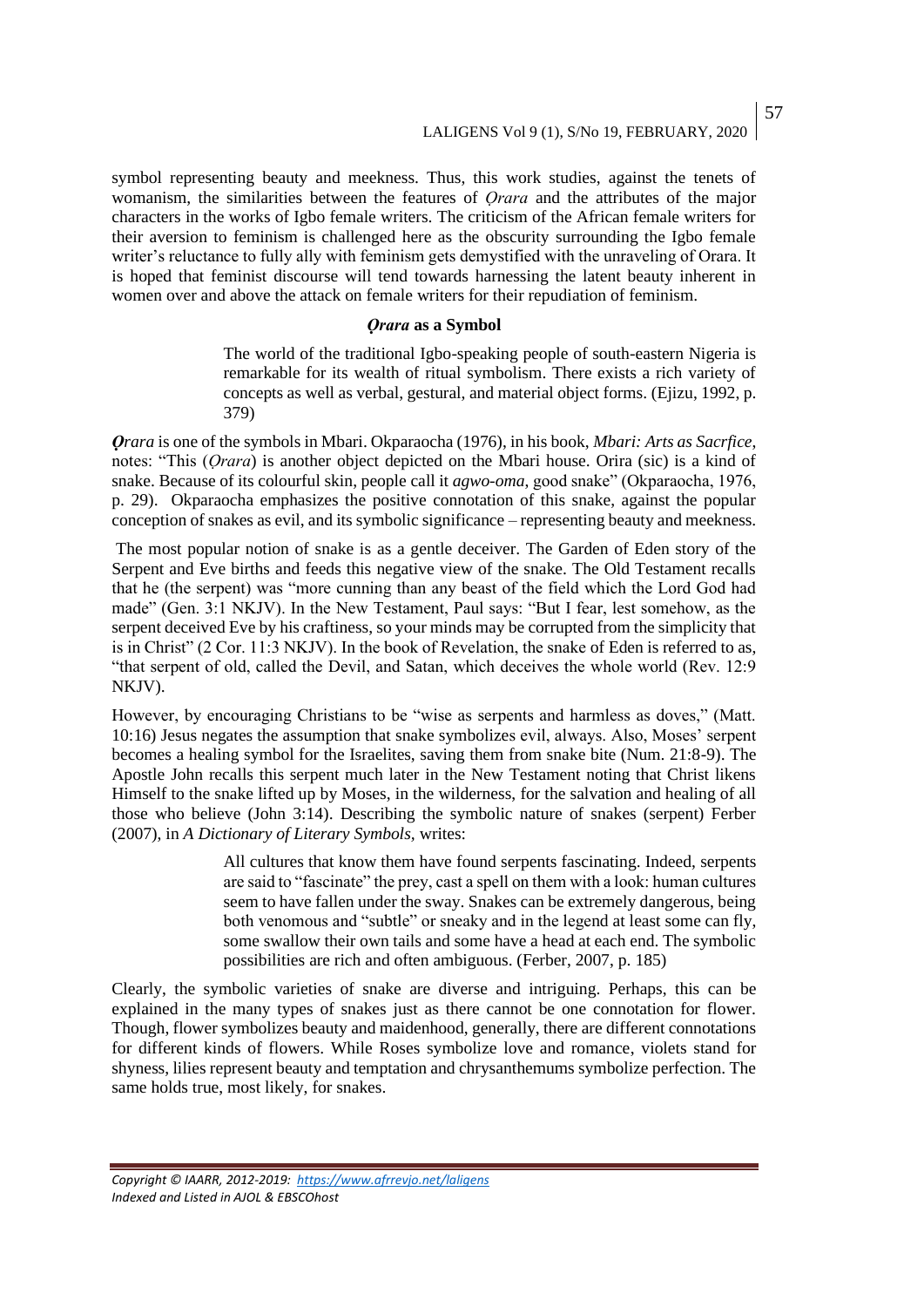*Orara,* as a snake, is a feminine symbol denoting beauty and meekness. It does not represent the absence of strength but a deliberate repression of inherent power. Its placid and harmless nature, except when aggravated, qualifies it for this role. *Ọrara* is reputed to be a very beautiful snake; its beauty is said to be second only to that of *Ọsugwọ*, another beautiful snake (R. Onyeoziri, Personal Communication, September 9, 2012).

*Ọrara's* beauty radiates inwards reflecting in its calmness and harmlessness until it is provoked. A woman's natural flair for showing off her beauty can be likened to *Ọrara's* penchant in displaying its good looks by stretching its full length on a tree trunk or grasses. And this it does only when the sun is shining. There is a proverb among the Mbaise clan of South-Eastern Nigeria that *Ọrara buru okpi y'apụọ n'anwu* (*Ọrara* crawls away from relaxing in the sun only when it is threatened with a stick). It is rarely seen, and there is the belief that it is a bad omen (*ehihi*) to see *Ọrara* when the sun is not shining. Okparocha (1976) noted:

> To see it is also bad omen…It is believed that the person who is to die would transform himself into the snake…which is harmless and would either lie at the door of the relative to whom he wants to show his impending death, or the snake will lie on a path that the relative is expected to pass (p. 29).

*Ọrara's* popularity spreads across Igbo land (South-Eastern Nigeria)*,* though there are slight variations in pronunciation and features. In Mbaise, it is called *Ọrịra,* mostly, by the older generation, but the younger generation, generally, calls it *Ọrara*. In Ikeduru, it is also called *Ọrara* or *Ọrịra*. In some other Igbo localities like Anambra, Orlu and Oguta, *Ọrara* is recognized as a gentle snake. In Oguta, however, its calmness is further seen as imbecility so that someone who is referred to as *Ọrara* is seen as being gentle to a fault and is, therefore, regarded as an imbecile (S. Okorafor and I. Kamalu, Personal Communication, March 5, 2014). The characteristics of *Ọrara* as known by the Mbaise people have been adopted for this analysis because of the deeper meaning which the Mbaise community ascribes to *Ọrara*. Some Igbo communities, like Ikeduru, believe that *Ọrara* only bites to herald an unusual situation (I. Diala, Personal Communication, March 13, 2014). But, the Mbaise people acknowledge that *Ọrara* becomes aggressive when it is substantially provoked or detects a hostile spirit in a person or thing. This gives birth to the proverb, *onwere onye Ọrara n'ahu arakisi anya* (*Ọrara* becomes violent at the sight of a certain person). This also means that where others find success and favour, a particular person meets with obstacle and hard luck.

This is true of the case of a lady from Ogbor, a village in Mbaise, called Oraranma, who is still alive till this day. It is amazing how her name, clearly, manifests in her life. Some years ago, different religious vocations came to this village to recruit young ladies who would become Reverend Sisters later. My sister, Chidinma, and Oraranma were among the girls flown overseas for this purpose, at different points in time. My sister and the other ladies succeeded in the purpose for which they travelled abroad - they became Reverend Sisters. But, Oraranma returned after a couple of years bringing her novitiate to a halt. She could not stay long enough to become a Reverend Sister because she was said to be allergic to the weather over there. Why was it only Oraranma among the other ladies that reacted to the weather? She is very fair, beautiful and fragile, no doubt, but my sister is too, likewise few others. What then could have singled her out and redirected her purpose? People concluded that it was the action of *Ọrara.*  Oraranma has, thus, lived her own name. That her destiny lies in the family and not in the convent is decipherable in her marriage after a while of her return.

Be that as it may, the preoccupation of this paper is not on the variety of meanings ascribed to *Ọrara,* by the Mbaise people, but, on the characteristics of *Ọrara* as a feminine symbol denoting a beautiful and gentle woman, and its relationship to womanism and the works under study.

*Copyright © IAARR, 2012-2019: <https://www.afrrevjo.net/laligens> Indexed and Listed in AJOL & EBSCOhost*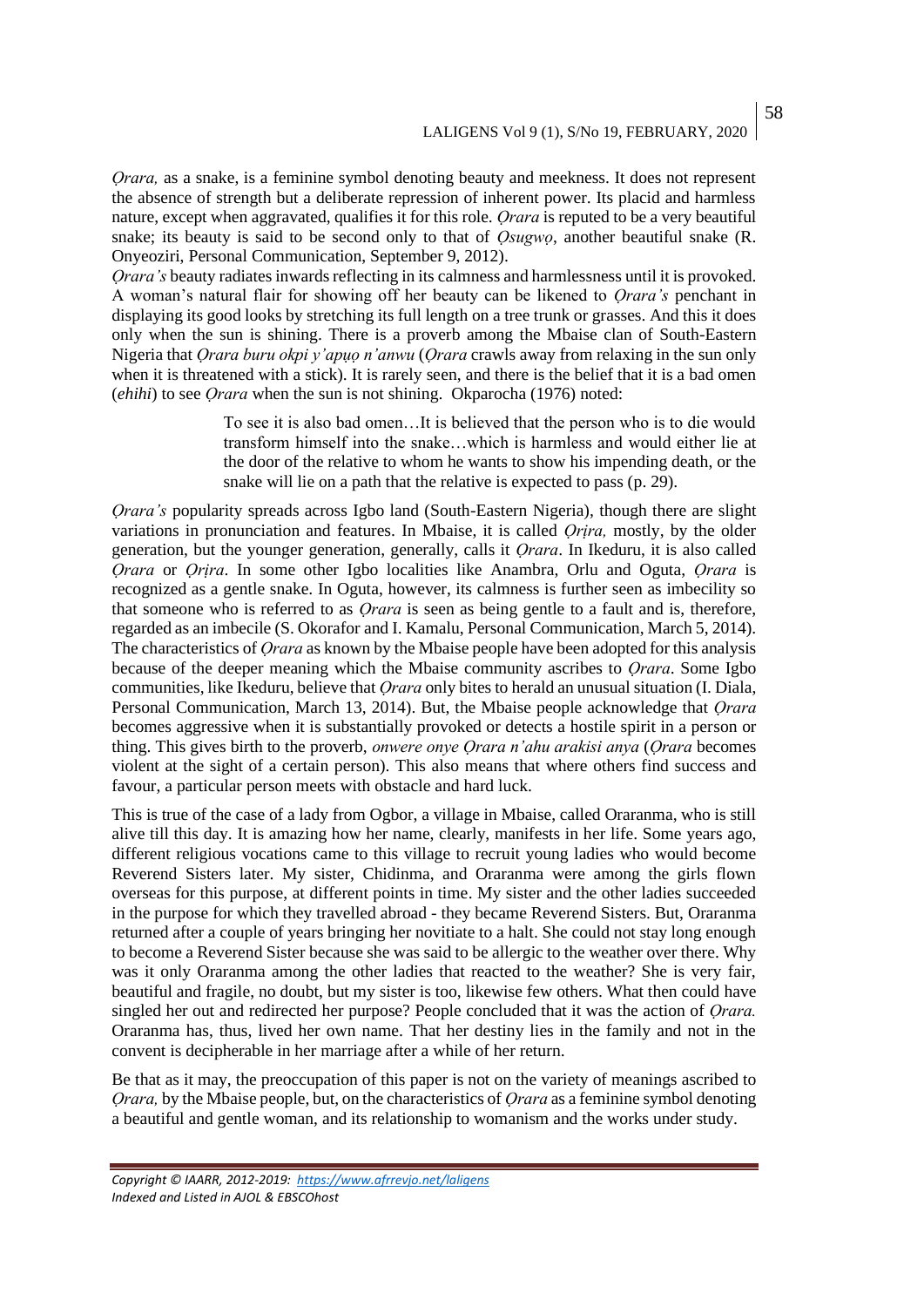# LALIGENS Vol 9 (1), S/No 19, FEBRUARY, 2020

It is fascinating to note that many an Igbo woman shares these traits of beauty and strength in subtlety (and beauty, here, does not only refer to pulchritude, but, also, the inner comeliness of resilience, kindness, self-control and other feminine virtues). In his latest book, Achebe (2012) captures this dual nature of the Igbo woman. He says of his mother, "When I think about my mother the first thing that comes to my mind is how clearly the description 'the strong, silent type' fit her" (Achebe, 2012, p. 9). In a discussion with Onyemaechi Udumukwu, he recalls how very beautiful his mother was when they were growing up under her. And with this attractiveness comes a quiet and gentle demeanour. But, Udumukwu insists that they dare not cross his mother's path because her anger could spell doom for the offending child (O. Udumukwu, Personal Communication, October 5, 2013). In like manner, this researcher recalls her mother to be a significantly tall and comely woman, full of elegance. She is very spiritual, naturally quiet, very kind and gentle. But when she is provoked, her eyes take on the sparkling golden colour of *Ọrara* and she literally emits venom, verbally. And should the offender be within reach, the obvious marks of her long fingers on his or her face would reveal the magnitude of her anger. These attributes that are, incidentally, very natural to *Ọrara,* are reflected in the major characters of Fora Nwapa's *Idu* and *Efuru,* Buchi Emecheta's *The Bride Price* and *Joys of Motherhood*, and Ifeoma Okoye's *Behind the Clouds* and *Chimere.*

### **Beauty and Meekness in Efuru and Idu**

The constant discussion, by some members of the community, regarding Efuru's pulchritude, betrays her great charm and rare charisma. She is said to be "so beautiful you would think that the woman of the lake is her mother." And the listener concurs that, "After seeing this type of woman, one hisses when one sees one's wife" (p. 12).

Efuru's comeliness transcends the physical; she is a woman to be reckoned with, the bedrock of her husband's existence as a character. When Adizua, her first husband, leaves Efuru, he ceases to exist in the novel. Only mere mention of his name reminds the reader of his character. Efuru's uniqueness is decipherable in the supernatural aura about her and in her quiet demeanour. Moreover, she is hardworking, kind, and tolerant, yet firm. Her amiable and modest nature is readily overtaken by assertiveness when situations call for it, just as the harmless *Ọrara* strikes when provoked. She refuses to go to the farm with her husband: ''If you like," she said to her husband, "go to the farm. I am not cut out for farm work. I am going to trade'' (p. 10). When her second husband, Gilbert, wants to take her on a very long journey to buy groundnut, Efuru disagrees: "I am tired of paddling and nothing will make me go farther" (p. 140). When Adizua fails to return after his elopement with another woman, Efuru's meekness gives way to a drastic action that saw her leaving his house. She soliloquizes: "Our ancestors forbid that I should wait for a man to drive me out of his house. This is done to women who cannot stand by themselves, women who have no good homes, and not to me the daughter of Nwashike Ogene. And besides, my face is not burnt, I am still a beautiful woman" (p. 64). This is a reflection of the assertiveness that characterizes womanists.

Efuru's inner beauty comes to the fore in her management of the difficult period in her life when her husband abandons her for another woman. She is careful and concerned about her image in the society. Her lingering in Adizua's house, after his embarrassing elopement with another woman, does not translate to weakness or hopelessness. But, she tries to strike a balance between the society's expectations of her, to endure and wait patiently for her husband, and her personal desire to disentangle herself from such a shameful situation. This is a typical womanist's effort at accommodating African tradition to the point where her freedom, as an individual, commences. This qualifies Nwapa in the words of Coolidge (2017) as "an African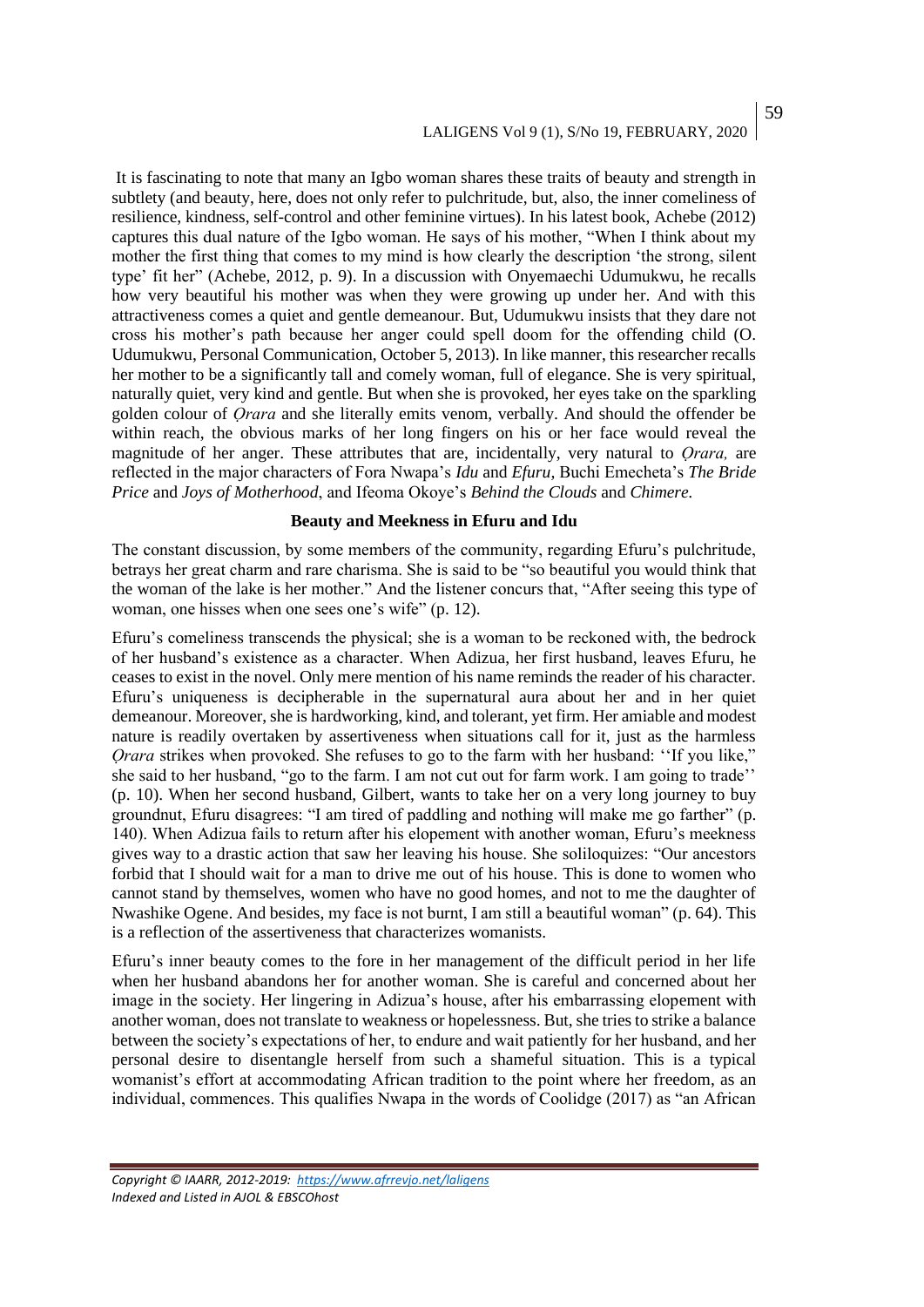feminist to the core," (Coolidge, 2017, p. 14) which put in another way, refers to her womanist propensity.

Discussing *Efuru* as a womanist novel, Sonkamble (2011) noted:

Efuru the protagonist is witnessed as content in her life in spite of a couple of mishaps. She remains composed instead of making any uncertain moves leading to societal disruption. Per contra, she continues her life of a woman of identity. (Sonkamble, 2011, p. 1)

In *Idu*, the beautiful and gentle major character, Idu, is a reflection of *Ọrara*. Her beauty and allure causes her husband to proclaim, "…what man will marry another woman after marrying you. You know you are different" (91). He proudly says to his age-mates when they visit him one night:

> Is my wife awake? Come, my dear wife. I am satisfied with you. When I see you my stomach is filled. I am hungry no more. My age-group sit down. Come tell me, have you got a wife like my wife…? Don't you know who she is? She is my wife, Idu my wife. After marrying her you wouldn't want to marry any other woman! (pp. 160, 161).

Interestingly, Adizua gives almost the same reason for not marrying another wife when Efuru's childbearing is delayed: "...you know I will be the last person to hurt you, my wife. You know I cannot exchange you with a wife who will give me twenty sons" (*Efuru, p.* 26). Ironically, he hurts Efuru deeply by running off with another woman instead of marrying the lady. Likewise, Adiewere goes on to marry another wife. The spirit of peaceful co-existence and resignation to fate displayed by both Efuru and Idu in the face of their husbands' 'betrayal' is reflective of *Ọrara'*s meek nature. Idu tolerates the 'small wife' and meekly accepts her as a rival until she (the small wife) accuses Adiewere of impotence and runs off to another man (*Idu* p. 56). Reflecting on her husband's elopement with a harlot, Efuru intoned:

…Perhaps he wants to marry this woman. What is wrong in his marrying a second wife? I don't object to his marrying a second wife, but I do object to being relegated to the background. I want to keep my position as the first wife for it is my right. (*Efuru* p. 53)

Idu's great grief and subsequent demise after the death of her husband further reveals her inward beauty reflected in her great love and faithfulness to her husband. Her rejection of Ishiodu, in spite of the society's expectation of her to marry him, showcases her inherent will power and assertiveness which she leaves latent until when the need arises. She rejects Ishiodu, not out of disrespect for tradition but, because he is a nonentity, a foolish never-do-well brother-in-law. She rejects him for a reasonable man, albeit dead. By asserting herself thus, Idu displays the nature of *Ọrara,* for her meekness is not weakness but a conscious repression of inherent power. In rejecting Ishiodu "Idu refuses to be cast into a common mould thereby sharing the marked distinction of powerful women whose distinction lies in the moral courage to reject certain societal constraints imposed on their gender, humanness, dignity and sense of worth" (Acholonu, 1999, p. 11). Thus, Idu, like Efuru, is a beautiful, elegant, and self-assertive woman with the supernatural aura of *Orara*, traits that womanism champions.

### **Features of** *Ọrara* **in Nnu Ego and Akunna**

Buchi Emecheta's *The Bride Price* parades another character whose traits are not far removed from those of *Ọrara*. The story centres around Akunna, a naive city girl who, suddenly, finds herself in the village after her father's demise. The new culture and tradition she is

*Copyright © IAARR, 2012-2019: <https://www.afrrevjo.net/laligens> Indexed and Listed in AJOL & EBSCOhost*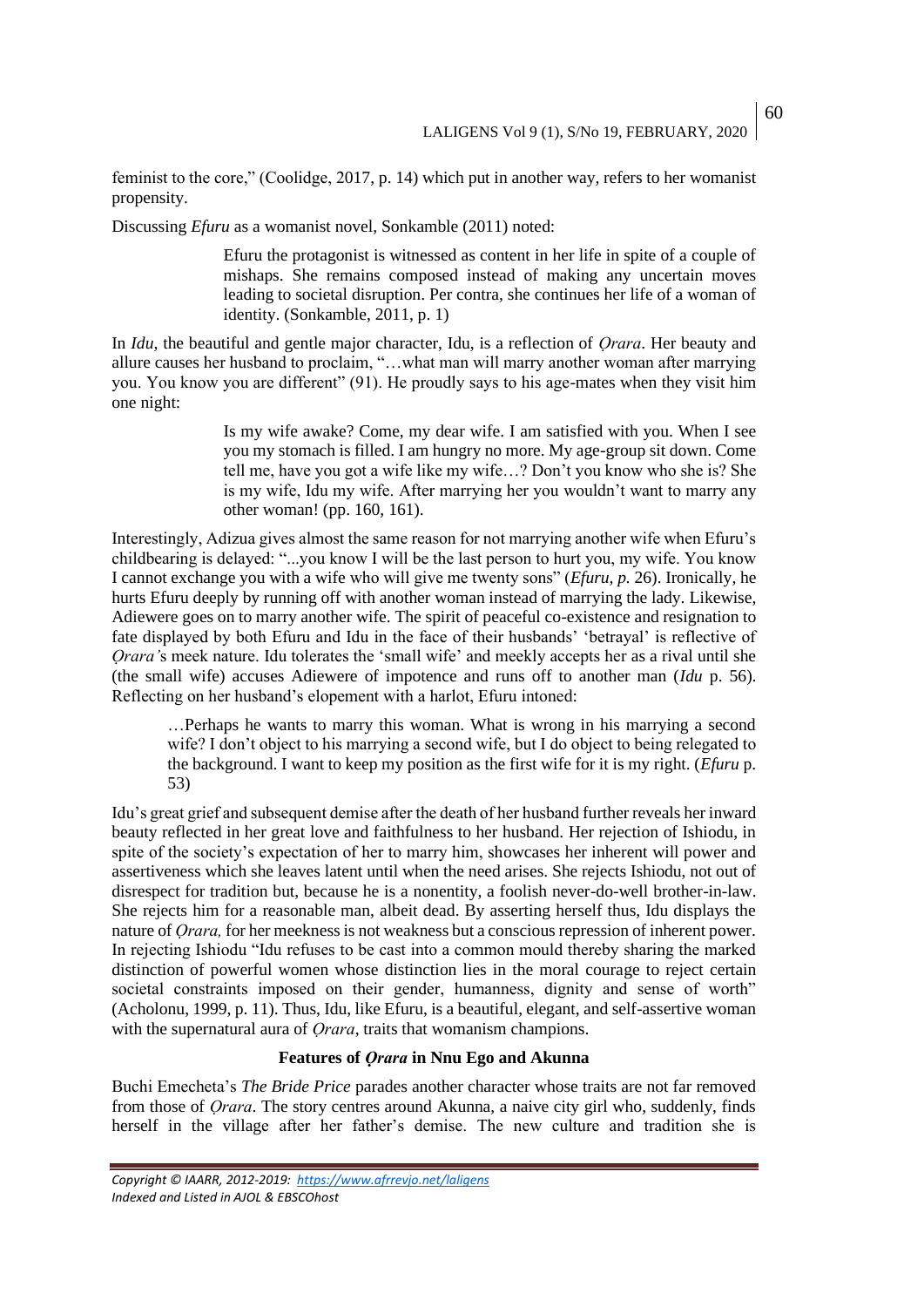uncomfortable with pushes her into the willing hands of her teacher, Chike. But, unfortunately, he is labeled a slave. Tradition prohibits her to have anything to do with a slave and, instead, forces her to marry a man she despises. She keeps running from that tradition by eloping with her heartthrob, Chike, the slave. Her elopement represents the assertiveness which womanism upholds and reflects *Ọrara*'s aggression when provoked.

Akunna's lack of outward comeliness is balanced by her inner attractiveness which lies in her innate ability to absorb emotional shocks, meekly, without complaining. Her sudden burst of emotions, in class, for no obvious reason, reveals this. The pent-up emotions from a confusing tradition and an uncaring mother and brother, make her burst out in tears when she is asked a question. Emecheta's womanist disposition causes her to dwell on the effect of such custom on women. She highlights the pathetic lot of the girl-child who is fully aware of her insignificance in a world dominated by men. While her mother is too busy attracting the attention of her new husband, Okonkwo, her little brother is feeling too important as 'the man' to take notice of her melting world (p. 91). Also, tradition demands her to welcome male visitors and submit to their rough play with her body even while she is going through menstrual pains. Akunna endures all these and when she gripes, it is a weak cry: "Mother," Akunna begged. "Please don't say anything. Okobshi was hurting me, he was… mother, look at my new blouse. He has torn it, he was so rough. He was wicked – oh, mother, please listen..." (p. 125).

However, when she is duly provoked, Akunna, like *Ọrara,* strikes against everything that stands on her way. After she is kidnapped and is about to be raped by Okoboshi, Akunna spits venom; the same evil tradition that reduces her to less than human becomes Akunna's saving grace, she uses the weapon of that same tradition to cleverly save herself from being raped by Okoboshi:

"Look at you," she sneered, laughing mockingly all the time. "Look at you and shame on you." Okoboshi the son of Obidi! You say your father is a chief - dog chief that is what he is, if the best he can manage to steal for his son is a girl who has been taught what men taste like by a slave…

Even if you do sleep with me tonight, how are you even going to be sure that the child I might bear would be your own? I may already be expecting his child and then you would have to father a slave child. What a come-down for the great and mighty Obidi family! For I should never stop telling my son whose child he was" (p. 145)

Thus, Akunna has a beautiful demeanour and a gentle spirit of the womanist. And when situations seem to enslave and suffocate her, she, like *Ọrara*, fights her way through.

In *The Joys of Motherhood*, Nnu Ego's gentleness and the spirit of long suffering hold the beauty of *Ọrara.* Nnu Ego is the love child of Ona and Agbadi whose conception remotely caused the death of Agbadi's first wife. The maid who is buried with her promises to come back and, thus, she reincarnates in Nnu Ego. Marie Umeh observes that, "It is Nnu Ego, Chief Nwokocha Agbadi's only daughter, the daughter of Ona, who spends a lifetime, over forty years, paying for the callousness of her father" (Umeh, 1996, p. 187).

Nnu Ego's pursuit of the joy of motherhood pushes her to the limits. Her deep desire to have children for Amatokwu reflects the womanist's quest for family love and peaceful co-existence among everyone. Her resilience, even in the face of a power much bigger than her, is worthy of admiration. This power, her *chi*, is central to her suffering as she (her *chi*, the slave girl who was buried alive with Nnu Ego's step mother) is bent on revenging her merciless killing by Nnu Ego's father. Nnu Ego's *chi* deprives her of the man she loves, Amatokwu, and forces her into the arms of a very ugly man, Nnaife, who conjugates their marriage in a cruel manner. And having reduced her to a slave (for her husband is a servant to the Whiteman), her *chi* grants her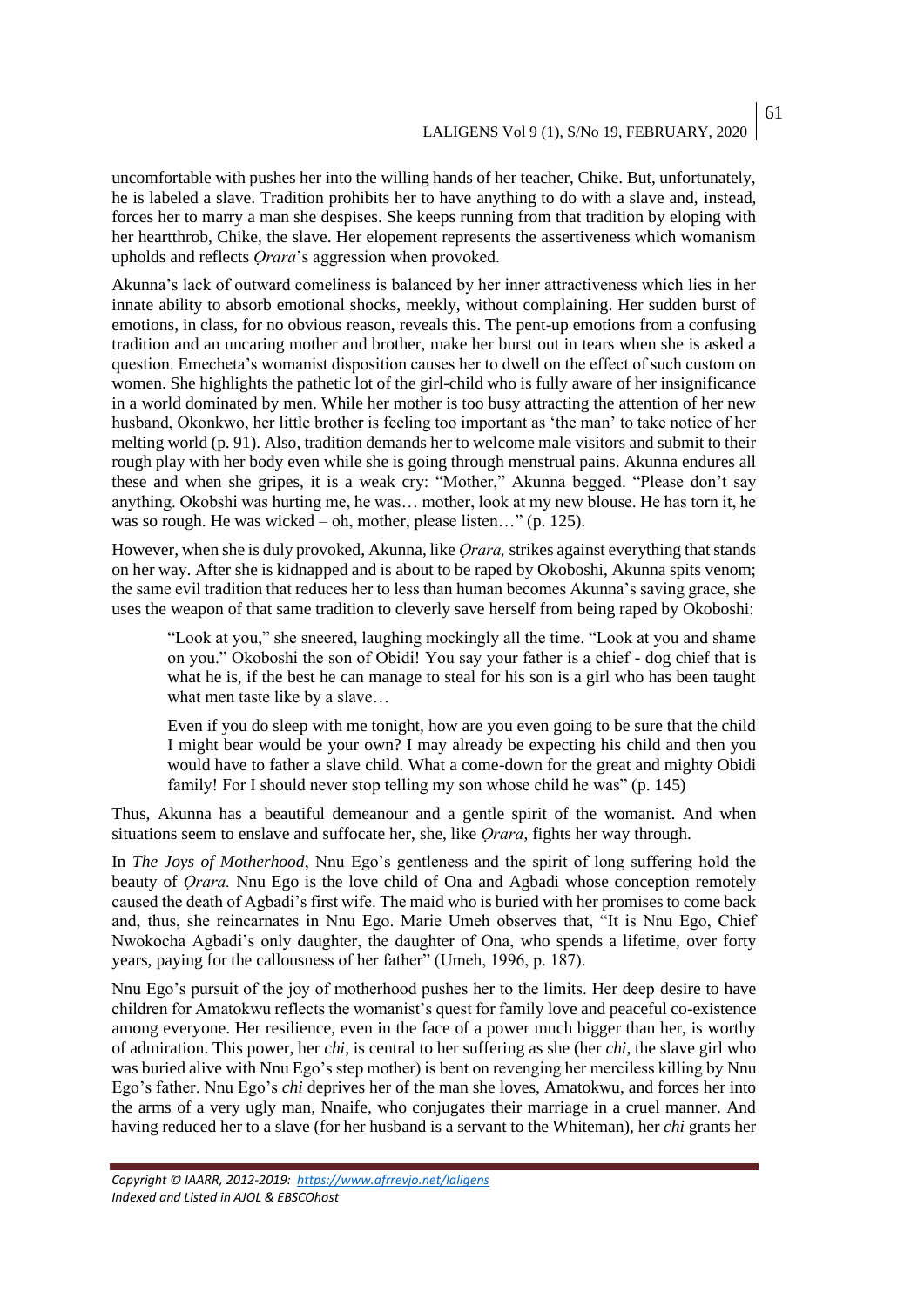a child and cruelly takes him away from her. Nnu Ego in meekness and resilience, endures this man she hates very much, just so she could have children. Nnaife knows about this hatred which prompts him to exclaim upon hearing about the death of their baby boy, "Oh, my God! Poor woman. She endures me only because of this child, you know. She thinks I'm ugly. She hates me, she has always hated me" (p. 71).

However, unlike *Ọrara*, Nnu Ego lacks the strong will to strike out in retaliation when provoked. At the death of her first child whom she begot after many years of childlessness; she could not do much but attempt to take her own life. She explains to those who try to stop her, "But I am not a woman anymore! I am not a mother any more. The child is there, dead on the mat. My *chi* has taken him away from me. I only want to go there and meet her...." (p. 62).

Nnu Ego's quest is later met in the birth of many children. But they are not there to take care of her so that her "old age will be sweet" (80). She finds herself alone; her husband is in prison; her children are either married or abroad and her husband's people reject her. The only way she could fight back is to give in to stress and, therefore, suffer mental derangement and, subsequently, dies (p. 224).

Nnu Ego's version of meekness reminds one of the natures of *Ọrara* as understood by the Oguta people, earlier mentioned. She is quiet to a fault which gears towards imbecility. Nnu Ego, herself, is not comfortable with her extreme submissive nature. She once laments: "Oh, I wish I had the type of pride they say my mother had," she cried in anguish. (33). One wonders at Nnu Ego's words. Why is she not as proud and elegant as her mother, Ona? Agbadi, her father, is also a dignified man full of pride. Why then is a product of such parentage timid and docile? This may be explained on the reincarnation, the timidity and docility that characterize slaves are reproduced in Nnu Ego.

### **Resilience and Long Suffering in the Major Characters of Ifeoma Okoye's Novels**

In Ifeoma Okoye's novels, *Behind the Clouds* and *Chimere*, Ije and Chimere embody the traits of *Ọrara*.

*Ọrara's* symbol of feminine meekness and gentleness are reflected in *Behind the Clouds* through the pretty and gentle major character, Ije. Ije, in spite of her struggle with childlessness, is very loving to both her husband and servants and tolerates Mama, her mother-in-law, and Virginia, her rival, to a great extent. Notice that Ije is very kind to her servants even when she is in a bad mood. When she comes back from the hospital disappointed, she is still gentle and courteous with James, her man-servant (20-21). Ije does not relent in her pleasant attitude towards her maid even when Patience, her nosy friend, brings up the issue of maids usurping their madam's position (p. 26).

The agonizing and heartbreaking experiences Ije passed through in her childlessness do not mar her meekness and resilience. Her mother in-law makes life unbearable for her as she aches and longs for grandchildren. Achufusi observes that Ije's predicament is heightened by the activities of Dozie's extended family members, "Dozie's mother seems, however, the most vocal of all of them" (p. 164). Ije's respect for Mama, in spite of her antagonism, her longsuffering and steadfastness in her relationship with Dozie, further intensifies her pleasantness. Her beauty, further, radiates in her love and faithfulness to her spouse. She is so dutiful to her marital responsibilities that her friends mock her but she is not deterred (34). Her virtue speaks so loudly that one of Dozie's friend observed:

"Aren't you lucky, Dozie, to have such a wife as Ije?" "Don't flatter me now, David," Ije protested, smiling.

*Copyright © IAARR, 2012-2019: <https://www.afrrevjo.net/laligens> Indexed and Listed in AJOL & EBSCOhost*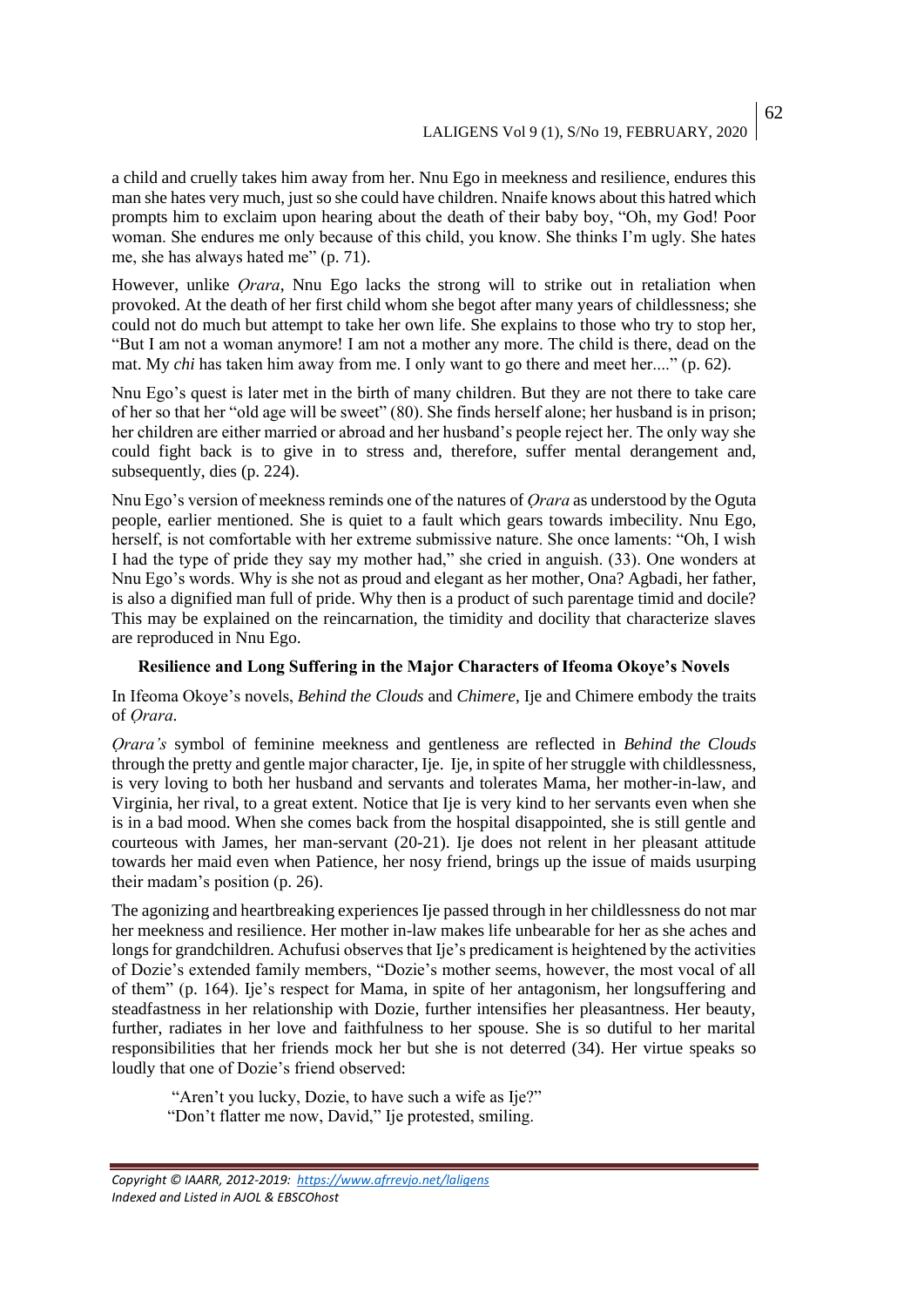"I mean what I've said." David affirmed. "And I don't mind saying it in your presence. You're a big asset and Dozie knows it. Don't you, Dozie?"

"Too well," Dozie said. "I owe my success in my business venture to her. I don't know what I would have done without her" (p. 37)

At the peak of her quest for a child, her friend, Beatrice, introduces her to a fake prophet who suggests she sleeps with him in order to get pregnant (55). She walks out in vehement refusal not withstanding that Beatrice, who suffered a similar fate with her, got pregnant through the same means. She values her fidelity to her husband over and above her desperate desire to beget a child for him. Reflecting on Ije's rejection of Apostle Joseph's 'miraculous' option, Nwanyawu (2019) noted:

Ije's decision which was the outcome of the incontrovertible proof contained in Apostle Joseph's word is essentially what destroyed Ije's marriage and forced her to desert her matrimonial home because Virginia had capitalized on Dozie and Mama's desperation for a child and grandchild to foist a false pregnancy on Dozie, Ije's husband (p. 26)

However, Ije's self-ejection from her husband's house, rather than be an outcome of her rejection of the 'atrocious' suggestion by Apostle Joseph, is a reflection of the *Orara* trait in her. She got to a point where she could not take it anymore and she fought back by leaving Dozie thereby ending all the wonderful attention and assistance that she granted him.

Thus, Ije's gentleness and tolerance have a limit just as *Ọrara*'s harmlessness has a yielding point. When she could no longer take the ill treatment meted out to her by Mama, Virginia and Dozie, she packs out of her matrimonial home and would not come back until the truth is revealed and Dozie comes begging. This is her own way of fighting for her dignity and selfworth.

In her second novel, *Chimere*, Okoye creates a female character whose life portrays the agony of illegitimate children (ones often referred to as bastards) and the challenges women face while looking for paid jobs. The main character, Chimere, is a pretty young woman, reserved, gentle and agreeable – qualities similar to the attributes of *Ọrara*. Before her break up with her boyfriend, Jide, (over her illegitimacy), she fuels his car irrespective of the fact that she barely has enough to sustain herself in school. She is not comfortable with Jide asking her for money to top up his fuel tank, but in her meekness, she keeps mute and allows him to have his way. Chimere silently endures Jide's bad attitudes until their final brake-up.

Chimere's father, Mr. Enuma Eze, who abandons her and her mother even before her birth, rejects her, cruelly, the second time, after she spends a lot of time and money in locating him:

"...Your mother has given you wrong information. I am not your father"

"…Just let me call you "Father",' she said. "Just let me tell my friends that my father is at Enugu working with the Railways. That's all I want from you..." (p. 159).

"…My wife will leave me immediately she knows that I have a daughter by another woman," he said. "And she will not stop at that. She is well connected, and she will make sure that she destroys what is left of me." (pp. 157 - 160)

Chimere in her gentle disposition, understands and forgives him when he comes back much later to apologize (p. 175).

Though meek, Chimere has the strength of will and character that distinguish all but one of the characters under study. When she goes out to look for job, she refuses for Azuka, the female secretary to the manager she wants to see, to stand in her way (pp. 76-77). Even when Mr. Etem

*Copyright © IAARR, 2012-2019: <https://www.afrrevjo.net/laligens> Indexed and Listed in AJOL & EBSCOhost*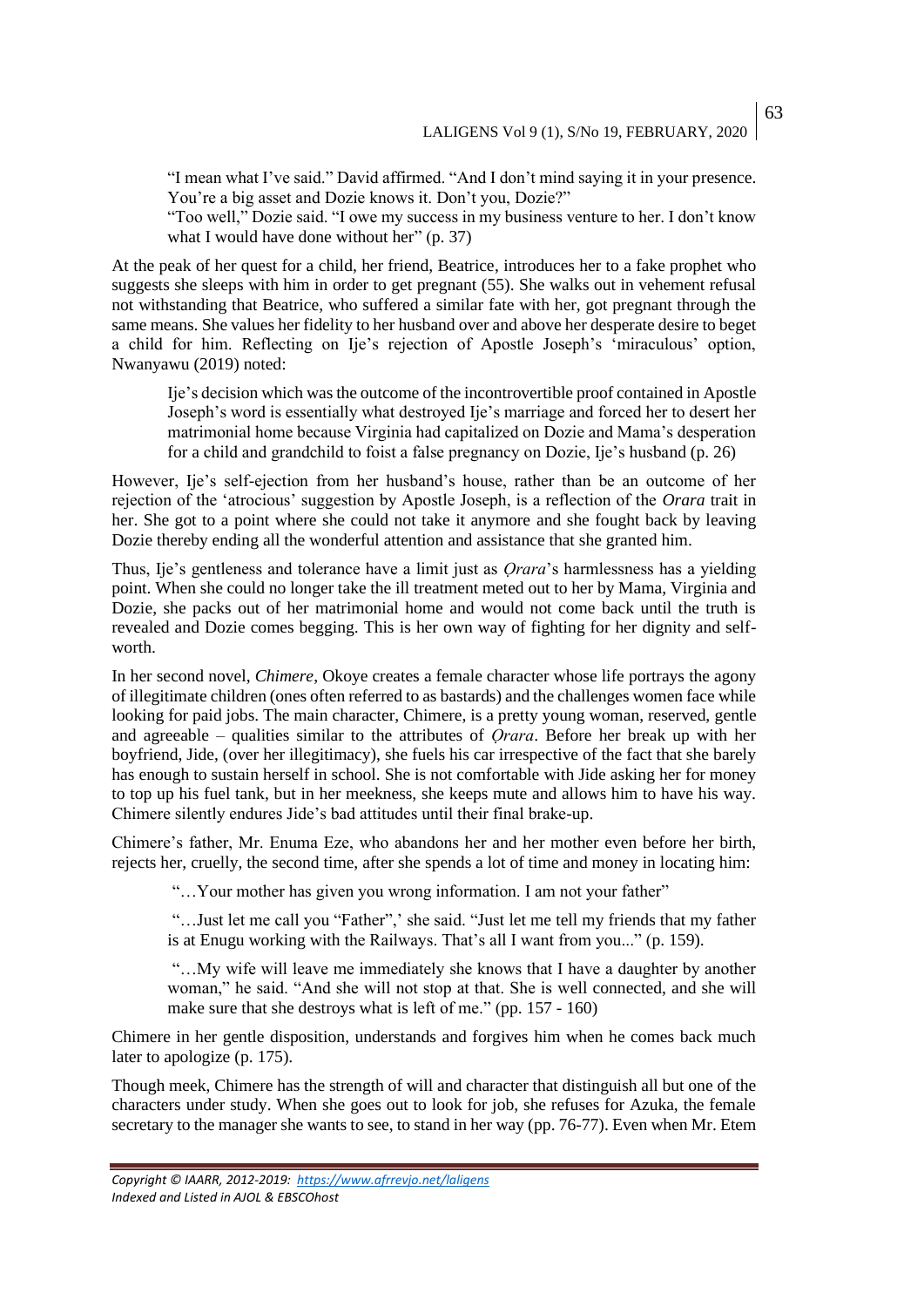tries to take advantage of her in exchange for the job she, desperately, needs, she vehemently refuses (p. 67). And when Weluche, the handsome and well-mannered engineer falls in love with her, she is obstinate in her refusal before she realizes that Weluche is different from Jide and the likes of her father. Thus, like Idu, Efuru, Akunna and Ije, Chimere possesses the beauty, calmness and assertiveness that describe womanism and characterize *Ọrara.* Rose Acholonu quips that, "Chimere, the eponymous heroine effectively challenges the problems associated with her status of illegitimacy, in order to realize herself" (Acholonu, 2004, p. 62).

### **Conclusion**

The Igbo female authors' creation of characters with similar personalities and experiences is not intentional or imitational, neither is it a conscious gravitation towards feminism. Their unedited presentation of the typical Igbo woman and her plight in a typical patriarchal society, gives rise to the reproduction of identical characters with common fettles. This is decipherable in the characteristics and struggles ascribed to and experienced by Nwapa's Efuru and Idu; Emecheta's Akunna and Nnu Ego; and Ifeoma Okoye's Ije and Chimere. The exceptional, almost supernatural beauty, either physically, morally or both, of these characters; their terrible suffering and pain under certain traditional practices and beliefs (most of which are alike), and the trait of gentle spirit that runs through all of them, are the pillars upon which the above point is built. It is noted that the meekness general to these female characters does not translate to weakness; they all, except Nnu Ego, reach a yielding point where they turn against the cultural practices that limit them, and fight for their rights. Nnu Ego's docility is explained against her reincarnation*;* the slavish, lily-livered nature of the slave girl, her *chi*, is, most probably, reproduced in her.

These similar features of the major characters of the foremost female writers of Igbo extraction have been found to have a symbolic significance in an Igbo subculture. *Ọrara*, a snake which symbolizes beauty and meekness, parades these qualities. *Ọrara* is harmless, but strikes out when provoked and this happens, quite, rarely. These traits of *Ọrara* find expression in the meek, yet assertive attributes of the characters mentioned above. Though, this snake and its significance are not particular to the Mbaise community, it is found that the Mbaise people relate more to the snake and its features than any other sub-community of the Igbo.

The obvious similarities in the features of *Ọrara* and the tenets of womanism (rooted in the African tradition, feminine in nature, loving beauty, preferring a gentle approach to the struggle for women liberation, yet assertive) identifies it, perhaps, as the ideological basis for womanism. Hence, as womanism makes feminism more inclusive to the African woman's struggle, *Ọrara* makes womanism much more inclusive to the plight of the Igbo woman. Therefore, the Igbo female author's repudiation of feminism stems from her natural, though unconscious, allegiance to *Ọrara* and by extension, to womanism. It is, thus, recommended that more study be done on *Ọrara* to establish it as the unnamed and unsung muse of the Igbo female authors.

#### **References**

Achebe, C. (2012). *There was a country*. London: Penguin Group.

- Acholonu, R. (1999). Idu: Celebrating an ideal woman in community life. *Journal of Women's Studies in Africa,* 1 (1), 7-14.
- ---, (2004). ''Feminism, New Realism and Womanhood in the African Novel.'' In Koroye, S. & Anyadike, S. (Eds.) *Woman in the Academy: Festschrift for Professor Helen Chukwuma* (pp. 54-65). Port Harcourt: Pearl publishers.

*Copyright © IAARR, 2012-2019: <https://www.afrrevjo.net/laligens> Indexed and Listed in AJOL & EBSCOhost*